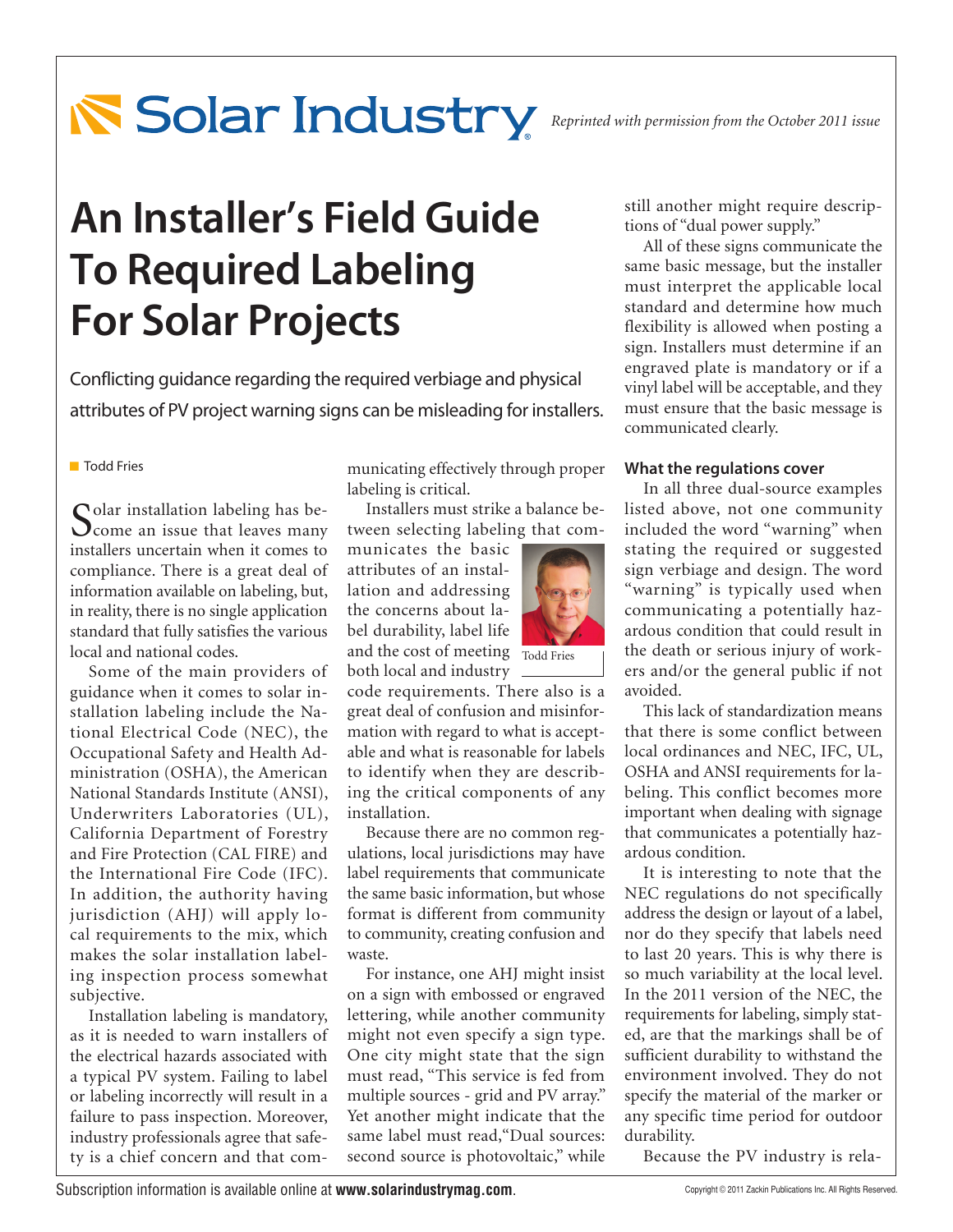

*Examples of required PV labeling.**Images courtesy of HellermannTyton*

tively new, the market and the local communities have not yet caught up with installers' needs. In California, for instance, the local municipalities do not have to adopt the most recent NEC codes. Some only review them every three years, and others may not review them on a regular basis - which means that many use standards that are two or three revisions old.

Many installers, just to be safe, will create the signs they require by visiting a local trophy shop and purchasing phenolic engraved plates that are mechanically fastened to the breaker boxes and panels. On average, these types of plates can cost as much as \$60 to \$70 per installation.

However, the market is slowly changing. Many new requirements and changes are either in place or will be very soon. First, fire safety has become a very important part of solar installation labeling, and the Fire Marshal Guidelines found in the IFC are more specific than some other standards.

In the 2012 addition of the IFC, the standard states that the materials used for marking shall be reflective, weather-resistant and suitable for the environment. CAL FIRE specifies that vinyl signs need to meet the requirements of UL 969 and, in some cases, would need to be reflective. The NEC 2011 code can be interpreted as stating that almost any type of sign could be used, including - but not limited to - plastic phenolic signs, steel signs, labels or direct printing on the surface of the box.

However, if you take into account the IFC requirements for UL 969, only an adhesive-backed label can qualify for UL 969 status. This requirement would tend to point toward a move away from plastic plates to potentially more durable adhesive labels.

## **Label locations**

With regard to the IFC, it has become critical that labels provide emergency responders with appropriate warning and guidance about isolating the solar electric system. This information includes identifying energized electrical lines that connect the solar modules to the inverter, as these should not be cut when venting smoke from a burning building.

Cutting into a live conduit could result in a 520-volt jolt, so safety is a primary concern. The IFC/NEC specifies that EMT conduit and raceways must be marked no less than every 10 feet, at every turn, above and below penetrations, and on all exposed raceways, cable trays and other wiring methods. The labels also must be visible on the covers or enclosures of pull boxes, and junction boxes and conduit bodies in which any of the available conduit openings are unused.

The label is to be printed with the following text: photovoltaic power source. Furthermore, the IFC requires that these labels have reflective properties so that they are clearly visible in the beam of a flashlight. The IFC specifies that the markings must be visible from a distance, which means that the minimum text height is 3/8 inch using white lettering on a red background.

All other warning and caution labels can have a heading that is at least 1/4 inch tall and body text that is at least 1/16 inch tall. In comparison, OSHA's 1910.145 and ANSI Z535 specify that signs must be visible at a safe viewing distance from the hazard. They also recommend the use of safety alert symbols where applicable.

When assembling all the components required for labeling an installation, the installer must weigh the costs and time required to comply. For instance, ordering an engraved plate may require several trips back to the installation, possibly delaying project inspections.

In addition, selecting any label choice, the installer must now consider the following questions: Is the marker UV stable? Does it need to meet UL 969? Does it need to be reflective? Does it come in the colors required? Does it meet the requirements of the installation?

The label industry has had UVstable materials available for years. Although there is no label material manufacturer that will warrant a label for 20 years, on average, manufacturers will typically advertise outdoor durability to be five to nine years.

This stated time frame does not mean that the label will degrade and fall off in that time, but it does mean that the label should show little or no signs of degradation in that time period when directly exposed to the elements. After five to nine years, the labels will slowly degrade. However, because many installations are in shade for a good portion of the time, shielded by overhangs or placed indoors, the labels can last years longer than the expected outdoor life.

Label adhesives are also critical. When selecting a UV-stable label material, be sure that the adhesive is able to bond to both baked enamel and powder-coat painted surfaces. Many new breaker boxes and panels are moving to powder-coat paint surfaces, which are low-energy surfaces that are not friendly to typical adhesives. Adhesives specifically designed for